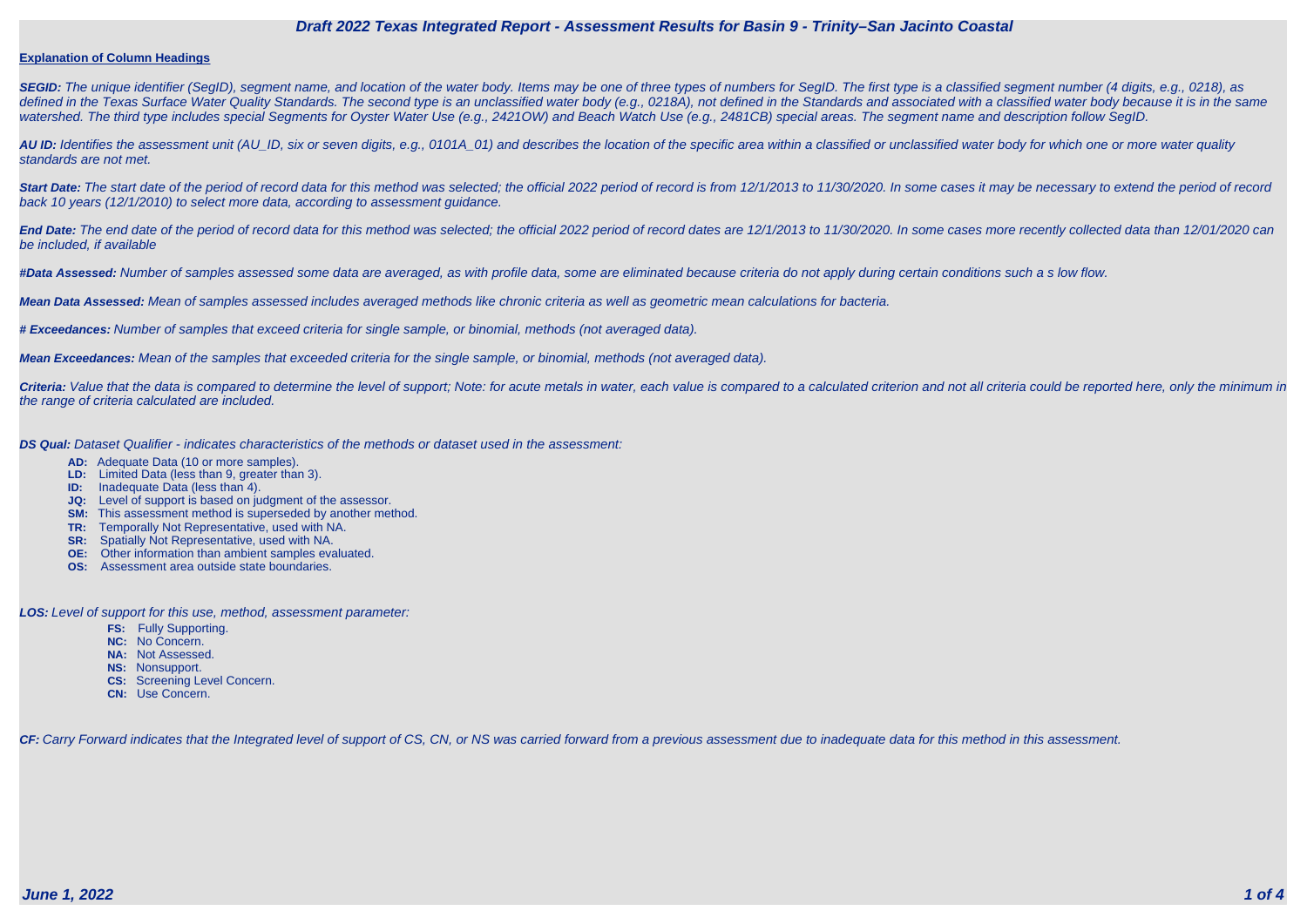



Int LOS: Integrated level of support. This is the overall level of support for this use, method, parameter group, which could be different from the LOS (described above) due to carry forward information or other types of changes. New Code added in 2010: PI = Pending Issue

**TCEQ Cause:** This is the impairment description (e.g., bacteria, depressed dissolved oxygen, etc.).

### **Cat:**

Category 4: Available data and/or information indicate that at least one designated use is not being supported or is threatened, but a TMDL is not needed. **Category 4a:** A state-developed TMDL has been approved by EPA or a TMDL has been established by EPA for any water-pollutant combination. **Category 4b:** Other required control measures are expected to result in the attainment of an applicable water quality standard in a reasonable period of time.

**Category 3:** There is insufficient or unreliable available data and/or information to make a use support determination.

**Category 4c:** The impairment or threat is not caused by a pollutant.

**Category 5:** Available data and/or information indicate that at least one designated use is not being supported or is threatened, and a TMDL is needed.

**Category 5a:** A TMDL is underway, scheduled, or will be scheduled.

**Category 5b:** A review of the standards for the water body will be conducted before a management strategy is selected.

**Category 5c:** Additional data and information will be collected or evaluated before a management strategy is selected.

Category 5n: Water body does not meet its applicable Chl a criterion, but additional study is needed to verify whether exceedance is associated with causal nutrient parameters or impacts to response variables.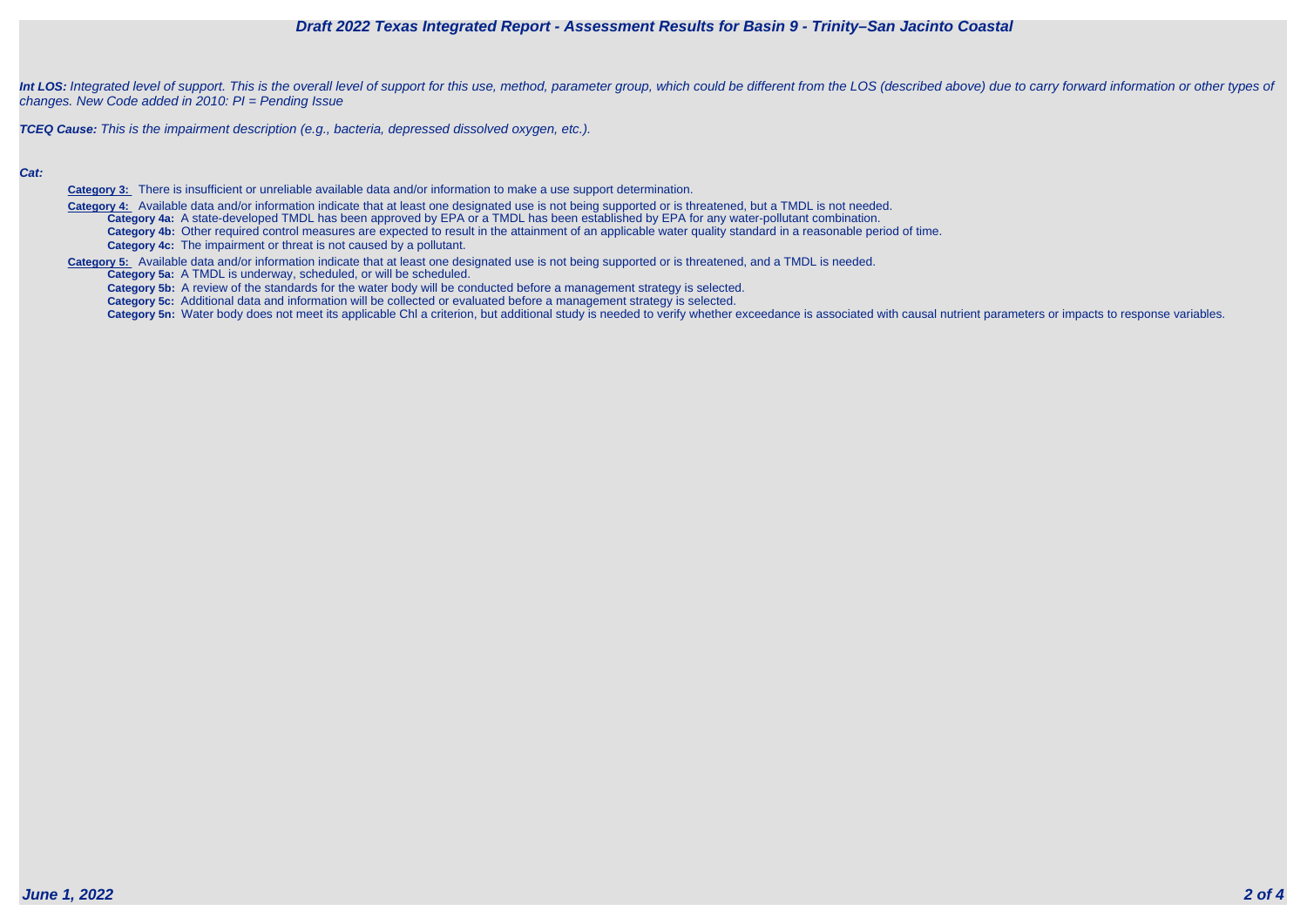

|                             | Seg ID: 0901 - Cedar Bayou Tidal         |                           |                             |                           |                 |                          |                                     |                     |                                   |                        |            |                    |  |                         |     |
|-----------------------------|------------------------------------------|---------------------------|-----------------------------|---------------------------|-----------------|--------------------------|-------------------------------------|---------------------|-----------------------------------|------------------------|------------|--------------------|--|-------------------------|-----|
|                             |                                          |                           |                             | AU ID: 0901 01            |                 |                          |                                     |                     |                                   |                        |            |                    |  |                         |     |
| <b>Use</b>                  | <b>Method</b>                            | <b>Parameter</b>          | <b>Start</b><br><b>Date</b> | <b>End</b><br><b>Date</b> | <b>Criteria</b> | #Data<br><b>Assessed</b> | <b>Mean Data</b><br><b>Assessed</b> | <b>#Exceedances</b> | <b>Mean</b><br><b>Exceedances</b> | <b>DS</b><br>Qualifier | LOS CF Int |                    |  | <b>TCEQ Cause</b>       | Cat |
|                             | Dissolved Oxygen 24hr average            | Dissolved oxygen 24hr Avg | 12/01/13                    | 11/30/20                  |                 |                          |                                     | $\Omega$            |                                   | <b>SM</b>              |            | $NC$   $N$   $NA$  |  |                         |     |
| Aquatic Life Use            | Dissolved Oxygen 24hr minimum            | Dissolved oxygen 24hr Min | 12/01/13                    | 11/30/20                  |                 |                          |                                     |                     |                                   | SM                     |            | $NC$ $N$ $NA$      |  |                         |     |
|                             | Dissolved Oxygen grab minimum            | Dissolved oxygen Grab     | 12/01/13                    | 11/30/20                  |                 | 106                      |                                     |                     |                                   | <b>AD</b>              |            | FS N FS            |  |                         |     |
|                             | Dissolved Oxygen grab screening level    | Dissolved oxygen Grab     | 12/01/13                    | 11/30/20                  |                 | 106                      |                                     |                     | 3.65                              | <b>AD</b>              |            | $NC$ $N$ $NC$      |  |                         |     |
|                             |                                          |                           |                             |                           |                 |                          |                                     |                     |                                   |                        |            |                    |  |                         |     |
| <b>Fish Consumption Use</b> | <b>DSHS Limited Consumption Advisory</b> | <b>Dioxins</b>            | 12/01/13                    | 11/30/20                  |                 |                          |                                     |                     |                                   | <b>OE</b>              |            | $NS$   N   NS      |  | Dioxin in edible tissue | 5a  |
|                             |                                          | <b>PCBs</b>               | 12/01/10                    | 11/30/20                  |                 |                          |                                     |                     |                                   | <b>OE</b>              |            | $NS$   N   NS      |  | PCBs in edible tissue   | 5a  |
|                             |                                          |                           |                             |                           |                 |                          |                                     |                     |                                   |                        |            |                    |  |                         |     |
|                             | High pH                                  | pH                        | 12/01/13                    | 11/30/20                  |                 | 108                      |                                     |                     |                                   | <b>AD</b>              |            | $FS\mid N \mid FS$ |  |                         |     |
|                             | Low pH                                   | pH                        | 12/01/13                    | 11/30/20                  | 6.5             | 108                      |                                     | $\Omega$            |                                   | <b>AD</b>              |            | $FS$ $N$ $FS$      |  |                         |     |
|                             |                                          | Nitrate                   | 12/01/13                    | 11/30/20                  |                 | 108                      |                                     | 11                  | 1.62                              | <b>AD</b>              |            | $NC$ $N$ $NC$      |  |                         |     |
| <b>General Use</b>          | <b>Nutrient Screening Levels</b>         | Total phosphorus          | 12/01/13                    | 11/30/20                  | 0.66            | 104                      |                                     | 15                  | 0.98                              | <b>AD</b>              |            | $NC$ $N$ $NC$      |  |                         |     |
|                             |                                          | Ammonia                   | 12/01/13                    | 11/30/20                  | 0.46            | 107                      |                                     | 11                  | 1.08                              | <b>AD</b>              | NC         | $\vert N \vert NC$ |  |                         |     |
|                             |                                          | Chlorophyll-a             | 12/01/13                    | 11/30/20                  | 21              | 59                       |                                     | 12                  | 45.58                             | <b>AD</b>              |            | $NC$ $N$ $NC$      |  |                         |     |
|                             | <b>Water Temperature</b>                 | Water temperature         | 12/01/13                    | 11/30/20                  | 35              | 108                      |                                     |                     |                                   | AD.                    |            | $FS$ $N$ $FS$      |  |                         |     |
|                             |                                          |                           |                             |                           |                 |                          |                                     |                     |                                   |                        |            |                    |  |                         |     |
| <b>Recreation Use</b>       | <b>Bacteria Geomean</b>                  | Enterococcus              | 12/01/13                    | 11/30/20                  | 35              | 105                      | 87.02                               |                     |                                   | AD.                    |            | $NS$ $N$ $NS$      |  | Bacteria in water       | 5c  |
|                             |                                          |                           |                             |                           |                 |                          |                                     |                     |                                   |                        |            |                    |  |                         |     |

|                       |                                       |                           |                             | Seg ID: 0901A - Cary Bayou |                 |                          |                                     |              |                                   |                        |    |                       |                                     |            |
|-----------------------|---------------------------------------|---------------------------|-----------------------------|----------------------------|-----------------|--------------------------|-------------------------------------|--------------|-----------------------------------|------------------------|----|-----------------------|-------------------------------------|------------|
|                       |                                       |                           |                             |                            |                 | AU ID: 0901A_01          |                                     |              |                                   |                        |    |                       |                                     |            |
| <b>Use</b>            | <b>Method</b>                         | <b>Parameter</b>          | <b>Start</b><br><b>Date</b> | <b>End</b><br><b>Date</b>  | <b>Criteria</b> | #Data<br><b>Assessed</b> | <b>Mean Data</b><br><b>Assessed</b> | #Exceedances | <b>Mean</b><br><b>Exceedances</b> | <b>DS</b><br>Qualifier |    | LOS CF LOS            | <b>TCEQ Cause</b>                   | <b>Cat</b> |
| Aquatic Life Use      | Dissolved Oxygen 24hr average         | Dissolved oxygen 24hr Avg | 12/01/13                    | 11/30/20                   |                 |                          |                                     |              | 2.4                               | <b>SM</b>              |    | NA N NA               |                                     |            |
|                       | Dissolved Oxygen 24hr minimum         | Dissolved oxygen 24hr Min | 12/01/13                    | 11/30/20                   |                 |                          |                                     |              | 0.7                               | <b>SM</b>              |    | NA N NA               |                                     |            |
|                       | Dissolved Oxygen grab minimum         | Dissolved oxygen Grab     | 12/01/13                    | 11/30/20                   |                 |                          |                                     |              | 1.8                               | AD.                    | FS | $ $ NS                | Depressed dissolved oxygen in water | 5c         |
|                       | Dissolved Oxygen grab screening level | Dissolved oxygen Grab     | 12/01/13                    | 11/30/20                   |                 | 11                       |                                     |              | 2.8                               | AD.                    |    | $NC$ $N$ $NC$         |                                     |            |
|                       |                                       |                           |                             |                            |                 |                          |                                     |              |                                   |                        |    |                       |                                     |            |
|                       |                                       | Ammonia                   | 12/01/13                    | 11/30/20                   | 0.46            | $12 \overline{ }$        |                                     |              |                                   | AD.                    |    | $NC\mid N\mid NC\mid$ |                                     |            |
| <b>General Use</b>    |                                       | Nitrate                   | 12/01/13                    | 11/30/20                   | 1.1             | 12 <sub>1</sub>          |                                     |              |                                   | AD                     |    | $NC$ $N$ $NC$         |                                     |            |
|                       | <b>Nutrient Screening Levels</b>      | Total phosphorus          | 12/01/13                    | 11/30/20                   | 0.66            | 12 <sup>2</sup>          |                                     |              |                                   | AD                     |    | $NC$ $N$ $NC$         |                                     |            |
|                       |                                       | Chlorophyll-a             | 12/01/13                    | 11/30/20                   | 21              | 11                       |                                     |              |                                   | AD                     |    | $NC\mid N\mid NC\mid$ |                                     |            |
|                       |                                       |                           |                             |                            |                 |                          |                                     |              |                                   |                        |    |                       |                                     |            |
| <b>Recreation Use</b> | <b>Bacteria Geomean</b>               | Enterococcus              | 12/01/13                    | 11/30/20                   | 35              | $12 \overline{ }$        | 237.23                              |              |                                   | LD                     |    | CN/YNS                | Bacteria in water                   | 5c         |
|                       |                                       |                           |                             |                            |                 |                          |                                     |              |                                   |                        |    |                       |                                     |            |

|                    | Seg ID: 0902 - Cedar Bayou Above Tidal<br>AU ID: 0902 01 |                           |                             |                     |                 |                              |                  |                 |                            |                 |                                                            |  |                  |                                          |                 |
|--------------------|----------------------------------------------------------|---------------------------|-----------------------------|---------------------|-----------------|------------------------------|------------------|-----------------|----------------------------|-----------------|------------------------------------------------------------|--|------------------|------------------------------------------|-----------------|
| <b>Use</b>         | <b>Method</b>                                            | <b>Parameter</b>          | <b>Start</b><br><b>Date</b> | End<br><b>Date</b>  | <b>Criteria</b> | #Data<br>Assessed   Assessed | <b>Mean Data</b> | #Exceedances    | <b>Mean</b><br>Exceedances | DS<br>Qualifier | $\left  \text{Los} \right $ CF $\left  \text{LOS} \right $ |  | <b>Int</b>       | <b>TCEQ Cause</b>                        | <sub>Ca</sub>   |
|                    | Dissolved Oxygen 24hr average                            | Dissolved oxygen 24hr Avg | 12/01/13                    | 11/30/20            |                 |                              |                  |                 |                            | LD.             | NC                                                         |  | <b>NS</b>        | Depressed dissolved oxygen in water      | $\overline{5c}$ |
| Aquatic Life Use   | Dissolved Oxygen 24hr minimum                            | Dissolved oxygen 24hr Min | 12/01/13                    | 11/30/20            |                 |                              |                  |                 |                            | <b>SM</b>       | $NC$ $N$ $NA$                                              |  |                  |                                          |                 |
|                    | Dissolved Oxygen grab minimum                            | Dissolved oxygen Grab     | 12/01/13                    | 11/30/20            |                 | 119                          |                  |                 |                            | AD              | $FS\mid N \mid FS \mid$                                    |  |                  |                                          |                 |
|                    | Dissolved Oxygen grab screening level                    | Dissolved oxygen Grab     | 12/01/13                    | 11/30/20            |                 | 119                          |                  | 10 <sup>°</sup> | 4.22                       | <b>SM</b>       | $NC$ $N$ $NA$                                              |  |                  |                                          |                 |
|                    | Macrobenthic community (Qualitative)                     | Macrobenthic community    |                             | 12/01/13   11/30/20 |                 |                              |                  |                 |                            | ID              | NA                                                         |  | $Y$ $\boxed{CN}$ | Impaired macrobenthic community in water |                 |
|                    |                                                          |                           |                             |                     |                 |                              |                  |                 |                            |                 |                                                            |  |                  |                                          |                 |
|                    |                                                          | Chloride                  | 12/01/13                    | 11/30/20            | 200             | 116                          | 83.3             |                 |                            | AD              | $FS\mid N \mid FS$                                         |  |                  |                                          |                 |
|                    | <b>Dissolved Solids</b>                                  | Total dissolved solids    | 12/01/13                    | 11/30/20            | 700             | 125                          | 380.26           |                 |                            | AD              | $FS$ N FS                                                  |  |                  |                                          |                 |
| <b>General Use</b> |                                                          | Sulfate                   | 12/01/13                    | 11/30/20            | 150             | 116                          | 31.15            |                 |                            | AD              | $FS$ N FS                                                  |  |                  |                                          |                 |
|                    | High pH                                                  | pH                        | 12/01/13                    | 11/30/20            |                 | 119                          |                  |                 |                            | AD.             | $FS$ $N$ $FS$                                              |  |                  |                                          |                 |
|                    | Low pH                                                   | pH                        | 12/01/13                    | 11/30/20            | 6.5             | 119                          |                  |                 |                            | AD              | FS N FS                                                    |  |                  |                                          |                 |